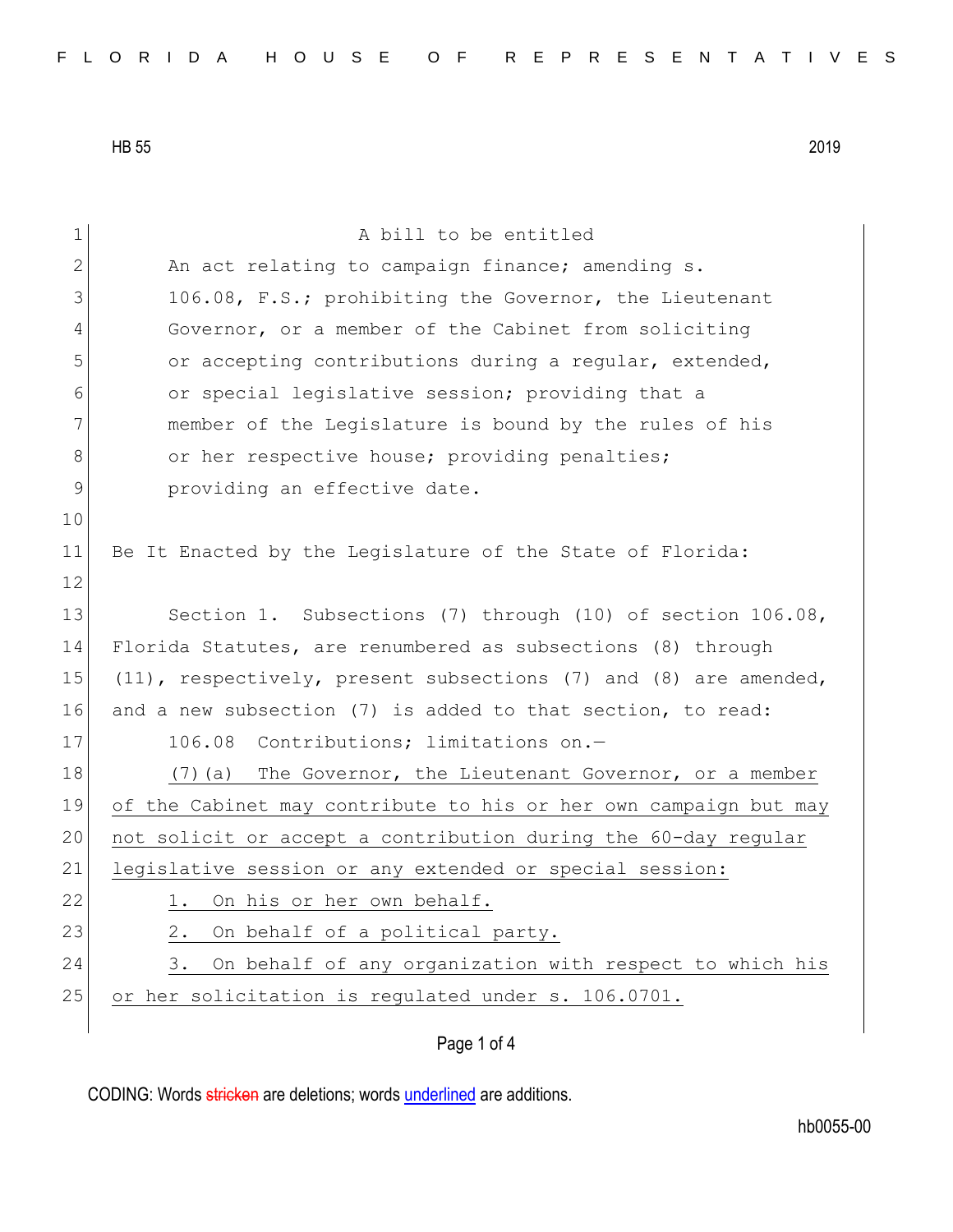26 4. On behalf of a candidate for the Legislature or a 27 candidate for the office of Governor, Lieutenant Governor, or 28 Cabinet member. 29 (b) A member of the Legislature is bound by the rules of 30 his or her respective house in accordance with s. 4, Art. III of 31 the State Constitution. 32 (8)(a)  $\left(7\right)$  (a) Any person who knowingly and willfully makes 33 or accepts no more than one contribution in violation of 34 subsection (1),  $\theta$  subsection (5), or subsection (7), or any 35 person who knowingly and willfully fails or refuses to return 36 any contribution as required in subsection (3), commits a 37 misdemeanor of the first degree, punishable as provided in s. 38 775.082 or s. 775.083. If any corporation, partnership, or other 39 business entity or any political party, affiliated party 40 committee, political committee, or electioneering communications 41 organization is convicted of knowingly and willfully violating 42 any provision punishable under this paragraph, it shall be fined 43 not less than \$1,000 and not more than \$10,000. If it is a 44 domestic entity, it may be ordered dissolved by a court of 45 competent jurisdiction; if it is a foreign or nonresident 46 business entity, its right to do business in this state may be 47 forfeited. Any officer, partner, agent, attorney, or other 48 representative of a corporation, partnership, or other business 49 entity, or of a political party, affiliated party committee, 50 political committee, electioneering communications organization,

## Page 2 of 4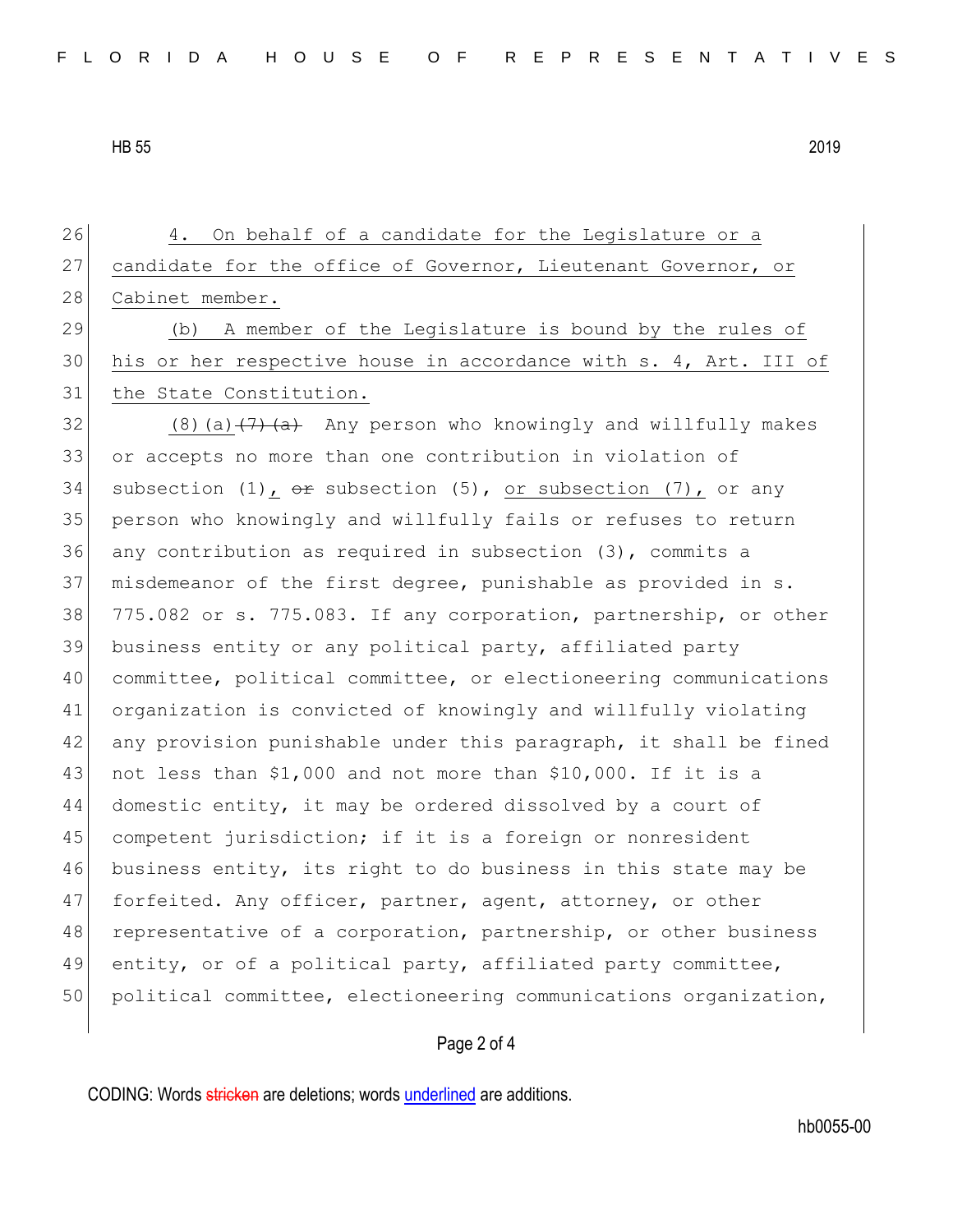51 or organization exempt from taxation under s. 527 or s. 52  $501(c)(4)$  of the Internal Revenue Code, who aids, abets, 53 advises, or participates in a violation of any provision 54 punishable under this paragraph commits a misdemeanor of the 55 first degree, punishable as provided in s. 775.082 or s. 56 775.083.

57 (b) Any person who knowingly and willfully makes or 58 accepts two or more contributions in violation of subsection 59 (1),  $\Theta$  subsection (5), or subsection (7) commits a felony of 60 the third degree, punishable as provided in s. 775.082, s. 61 775.083, or s. 775.084. If any corporation, partnership, or 62 other business entity or any political party, affiliated party 63 committee, political committee, or electioneering communications 64 organization is convicted of knowingly and willfully violating 65 any provision punishable under this paragraph, it shall be fined 66 not less than \$10,000 and not more than \$50,000. If it is a 67 domestic entity, it may be ordered dissolved by a court of 68 competent jurisdiction; if it is a foreign or nonresident 69 business entity, its right to do business in this state may be 70 forfeited. Any officer, partner, agent, attorney, or other 71 representative of a corporation, partnership, or other business 72 entity, or of a political committee, political party, affiliated 73 party committee, or electioneering communications organization, 74 or organization exempt from taxation under s. 527 or s. 75  $501(c)(4)$  of the Internal Revenue Code, who aids, abets,

## Page 3 of 4